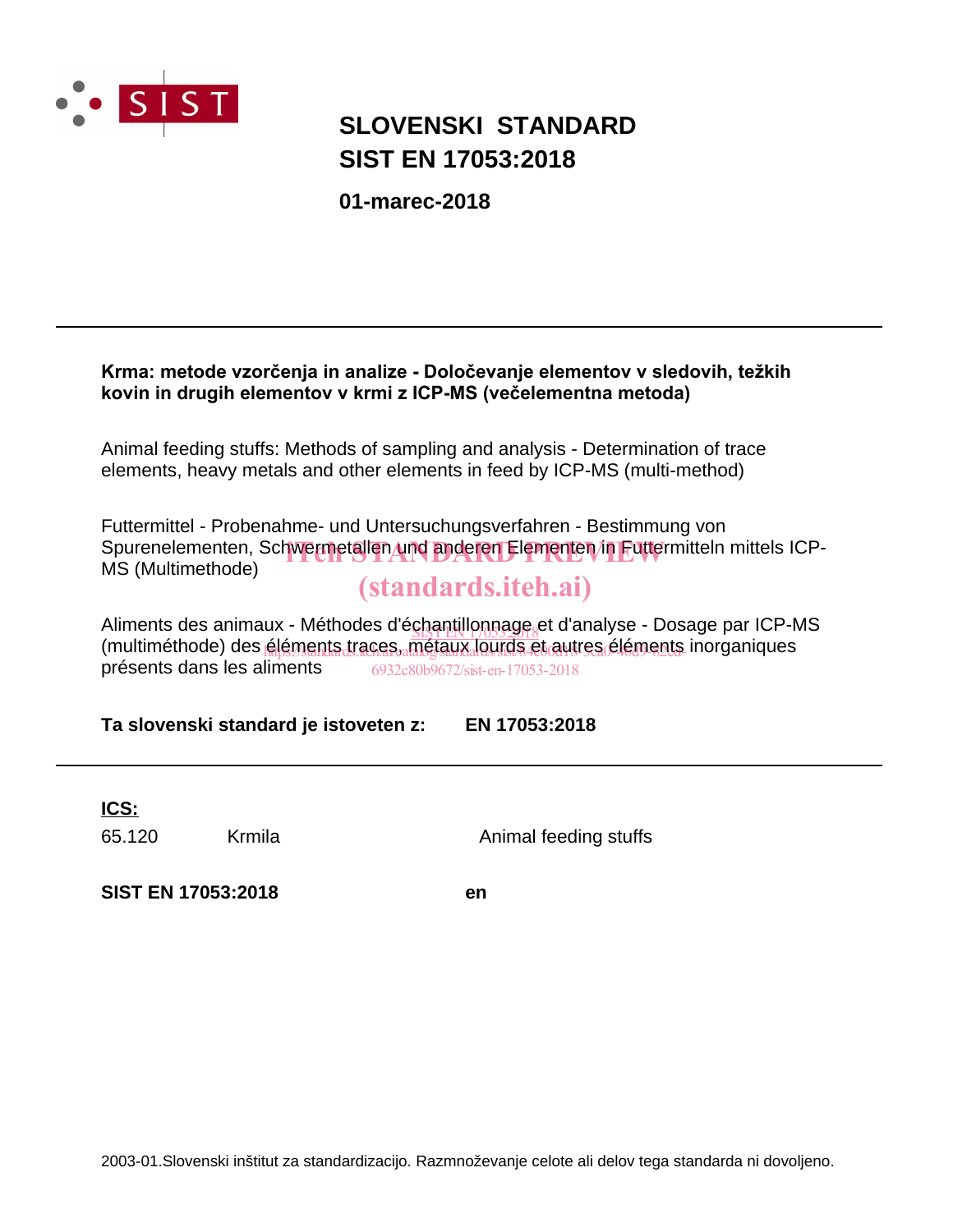

## iTeh STANDARD PREVIEW (standards.iteh.ai)

SIST EN 17053:2018 https://standards.iteh.ai/catalog/standards/sist/84c00d18-3ca0-46d9-82ed-6932c80b9672/sist-en-17053-2018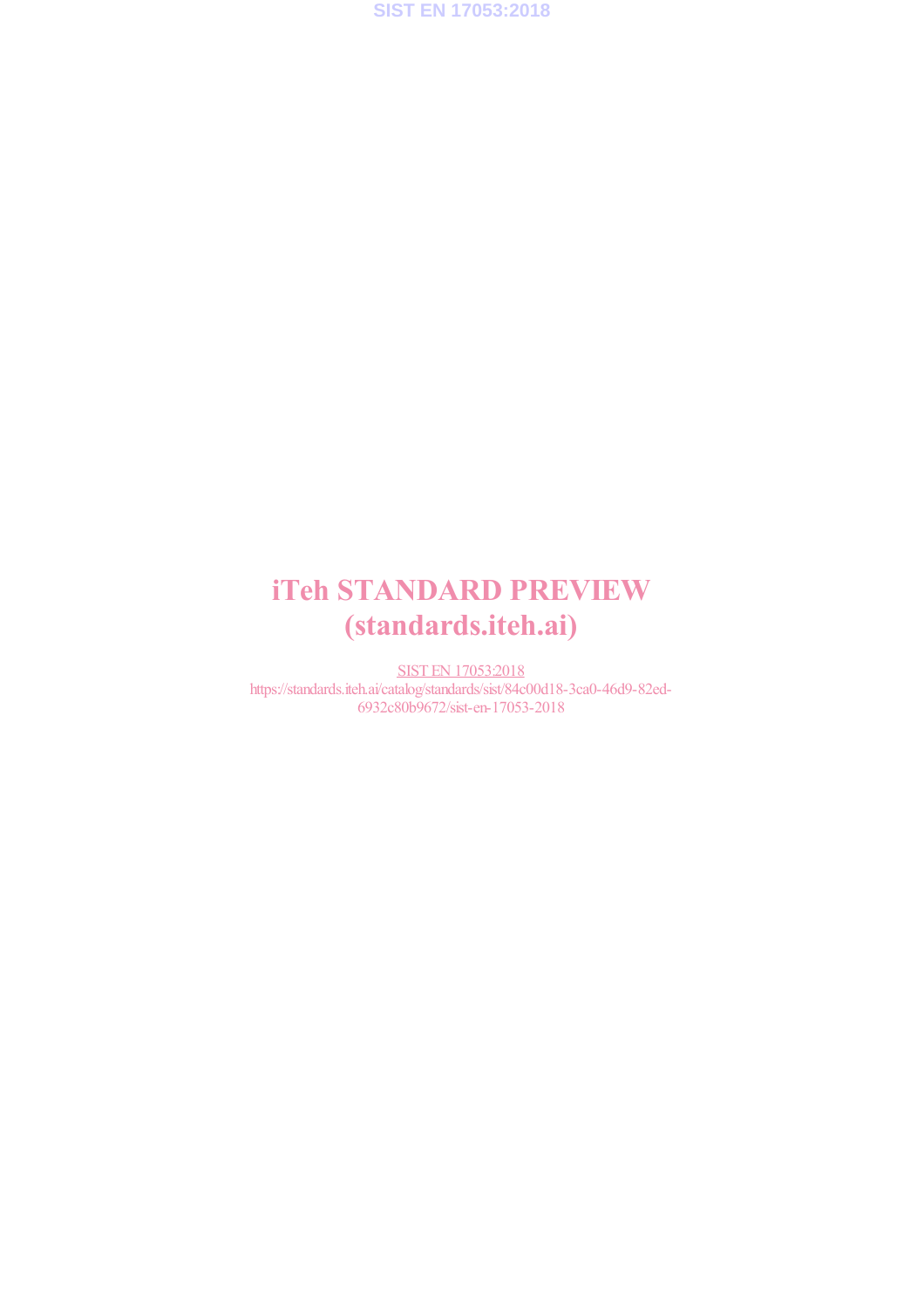#### **SIST EN 17053:2018**

# EUROPEAN STANDARD NORME EUROPÉENNE EUROPÄISCHE NORM

## **EN 17053**

January 2018

ICS 65.120

English Version

## Animal feeding stuffs: Methods of sampling and analysis - Determination of trace elements, heavy metals and other elements in feed by ICP-MS (multi-method)

Aliments des animaux - Méthodes d'échantillonnage et d'analyse - Dosage par ICP-MS (multiméthode) des éléments traces, métaux lourds et autres éléments inorganiques présents dans les aliments

 Futtermittel - Probenahme- und Untersuchungsverfahren - Bestimmung von Spurenelementen, Schwermetallen und anderen Elementen in Futtermitteln mittels ICP-MS (Multimethode)

This European Standard was approved by CEN on 27 November 2017.

CEN members are bound to comply with the CEN/CENELEC Internal Regulations which stipulate the conditions for giving this European Standard the status of a national standard without any alteration. Up-to-date lists and bibliographical references European Standard the status of a national standard without any alteration. Up-to-date lists and bibliographical references<br>concerning such national standards may be obtained on application to the CEN-CENELEC Management Ce member.

## (standards.iteh.ai)

This European Standard exists in three official versions (English, French, German). A version in any other language made by translation under the responsibility of a CEN member into its own language and notified to the CEN-CENELEC Management<br>Centre has the same status as the official versions SLEN 17053:2018 Centre has the same status as the official versions. https://standards/sist/84c00d18-3ca0-46d9-82ed-

CEN members are the national standards bodies of Austria, Belgium, Bulgaria, Croatia, Cyprus, Czech Republic, Denmark, Estonia, Finland, Former Yugoslav Republic of Macedonia, France, Germany, Greece, Hungary, Iceland, Ireland, Italy, Latvia, Lithuania, Luxembourg, Malta, Netherlands, Norway, Poland, Portugal, Romania, Serbia, Slovakia, Slovenia, Spain, Sweden, Switzerland, Turkey and United Kingdom.



EUROPEAN COMMITTEE FOR STANDARDIZATION COMITÉ EUROPÉEN DE NORMALISATION EUROPÄISCHES KOMITEE FÜR NORMUNG

**CEN-CENELEC Management Centre: Rue de la Science 23, B-1040 Brussels**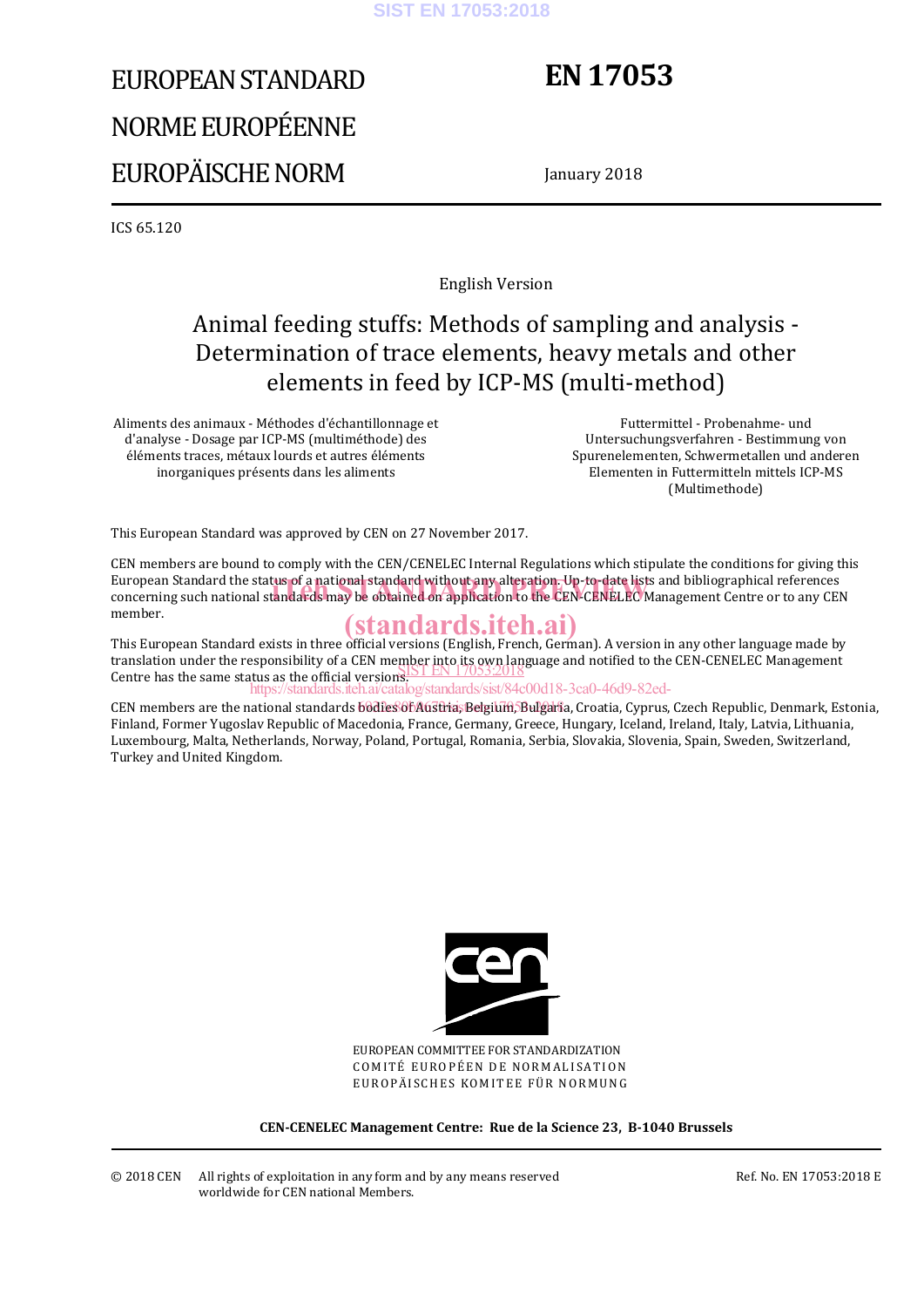## **SIST EN 17053:2018**

## EN 17053:2018 (E)

## **Contents**

| $\mathbf{1}$           |                                                                                               |  |  |  |
|------------------------|-----------------------------------------------------------------------------------------------|--|--|--|
| $\overline{2}$         |                                                                                               |  |  |  |
| 3                      |                                                                                               |  |  |  |
| $\boldsymbol{4}$       |                                                                                               |  |  |  |
| 5                      |                                                                                               |  |  |  |
| 6                      |                                                                                               |  |  |  |
| 7<br>7.1<br>7.2<br>7.3 |                                                                                               |  |  |  |
| 8<br>8.1<br>8.2        | Extractable lead in minerals and feeds containing phyllosilicates (e.g. kaolinite clay)       |  |  |  |
| 8.3                    |                                                                                               |  |  |  |
| 8.4                    |                                                                                               |  |  |  |
| 8.5<br>8.6             | Ouality assurance ttps://standards.itch.ai/catalog/standards/sist/84c00d18-3ca0-46d9-82ed- 12 |  |  |  |
| 9                      | G932c80b9672/sist-en-17053-2018                                                               |  |  |  |
| 10                     |                                                                                               |  |  |  |
| 10.1                   |                                                                                               |  |  |  |
| 10.2<br>10.3           |                                                                                               |  |  |  |
| 11                     |                                                                                               |  |  |  |
|                        | Annex A (informative) Statistical results of interlaboratory tests (listed by element) 14     |  |  |  |
|                        |                                                                                               |  |  |  |
| B.1                    |                                                                                               |  |  |  |
| B.2                    |                                                                                               |  |  |  |
|                        |                                                                                               |  |  |  |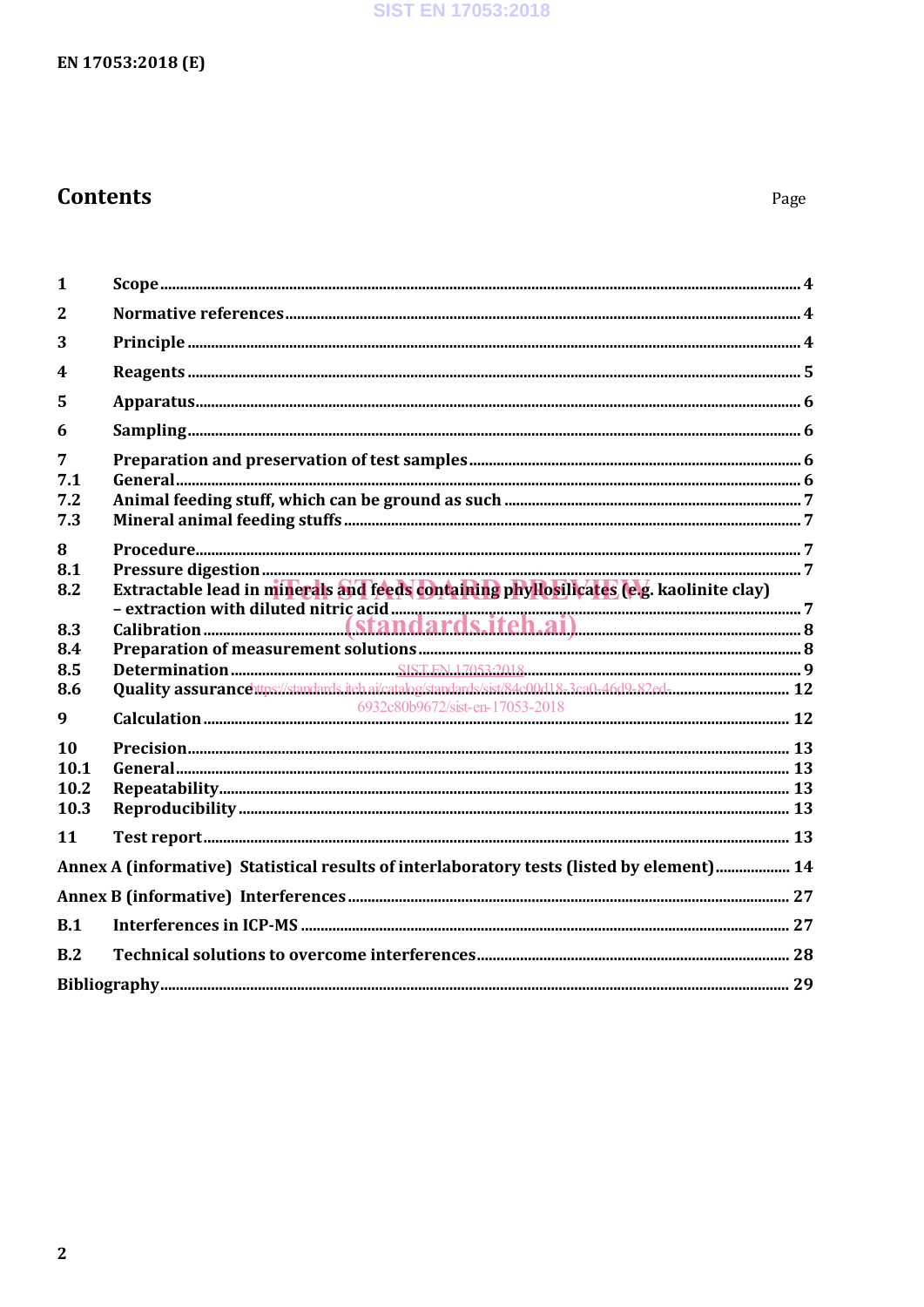## **European foreword**

This document (EN 17053:2018) has been prepared by Technical Committee CEN/TC 327 "Animal feeding stuffs - Methods of sampling and analysis", the secretariat of which is held by NEN.

This European Standard shall be given the status of a national standard, either by publication of an identical text or by endorsement, at the latest by July 2018, and conflicting national standards shall be withdrawn at the latest by July 2018.

Attention is drawn to the possibility that some of the elements of this document may be the subject of patent rights. CEN shall not be held responsible for identifying any or all such patent rights.

This document has been prepared under a mandate given to CEN by the European Commission and the European Free Trade Association.

**WARNING — The method described in this standard implies the use of reagents that pose a hazard to health. The standard does not claim to address all associated safety problems. It is the responsibility of the user of this standard to take appropriate measures for the health and safety protection of the personnel prior to use of the standard and to ensure that regulatory and legal**  protection of the personnel prior to use of the standard and to ensure<br>requirements are complied with. ANDARD PREVIEW

According to the CEN-CENELEC Standard Regulations, the national standards organisations of the following countries are bound to implement this European Standard: Austria, Belgium, Bulgaria, Croatia, Cyprus, Czech Republic, Denmark, Estonia, Finland, Former Yugoslav Republic of Macedonia, France, Germany, Greece, Hungary, Island, Ireland, Ireland, India, Italy, India, Luxembourg, Malta, names, Sermany, Sreel, Tangary, Spain, Spain, Spain, Spain, Sawita, Showanna, Spain, Sweden, Switzerland, Norway, Poland, Portugal, Romania, Serbia, Slovakia, Slovenia, Spain, Sweden, Switzerland, Turkey and the United Kingdom.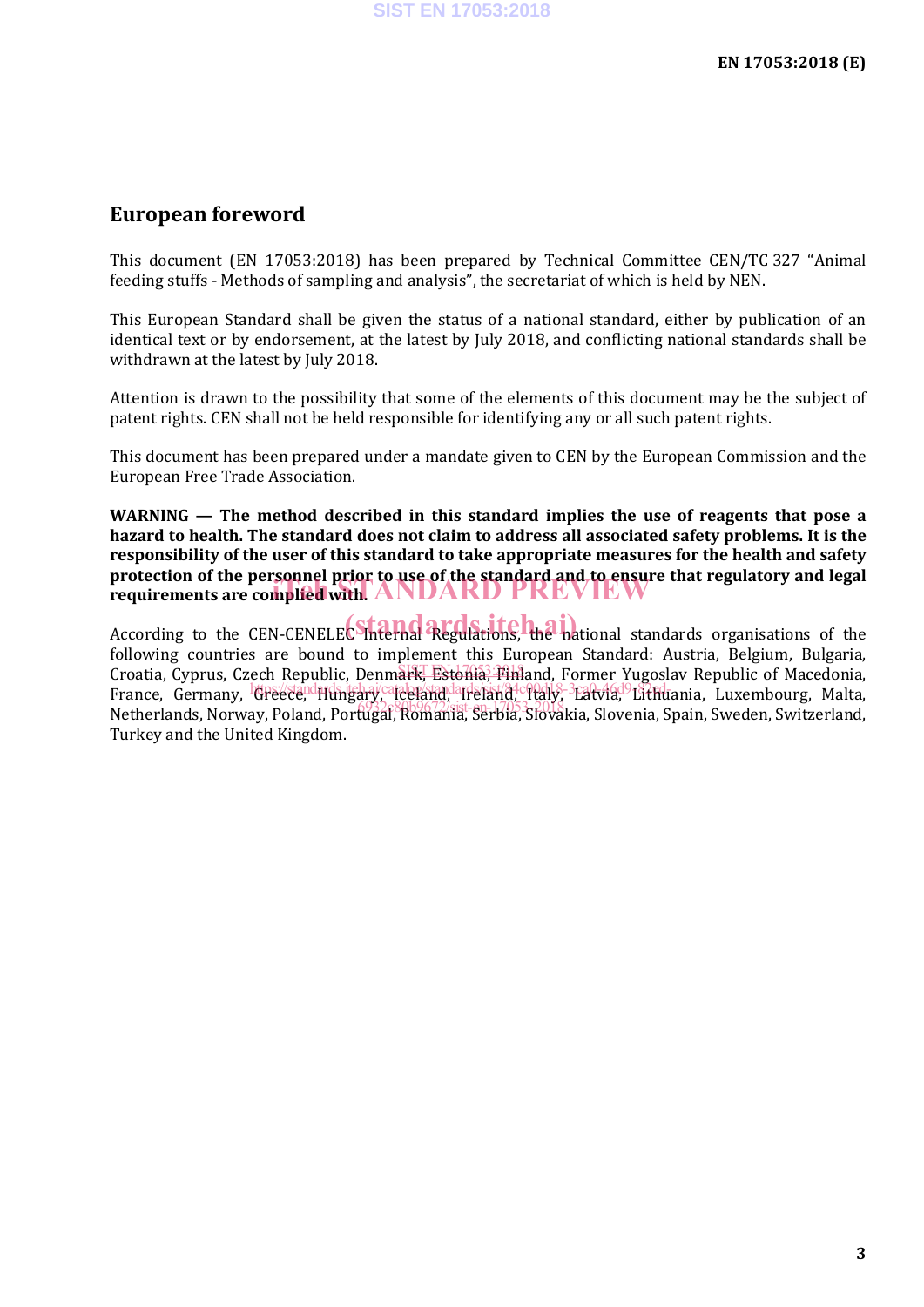## **1 Scope**

This European Standard specifies a method for the determination of trace elements, heavy metals and other elements in animal feed by inductively coupled plasma mass spectrometry (ICP-MS). The method is used to determine As, Cd, Co, Cu, Fe, Hg, Mn, Mo, Pb, Se, Tl, U and Zn in the extraction solution after pressurized digestion. For the determination of extractable lead in minerals and feeds containing phyllosilicates (e.g. kaolinite clay) wet digestion with nitric acid should be used. The method described is suitable for use in quadrupole instruments equipped either with or without additional technology to reduce molecular ion interferences (e.g. collision or reaction technologies) as well as in high-resolution sector-field systems.

The method was fully statistically tested and evaluated in a collaborative trial comprising eight animal feeding stuff samples for the elements As, Cd, Co, Cu, Fe, Hg, Mn, Mo, Pb, Se, Tl, U and Zn. For elements with a HORRAT value higher than 2 (e.g. mercury, see Annex A) the method is more applicable as a screening method and not for confirmatory purposes. High-resolution sector-field ICP-MS was not tested in the validation ring trial.

The limit of quantification for each element is dependent on the sample matrix as well as the instrument. For the elements Co, Mn, Mo, Pb, Tl, U a limit of quantification of 0,10 mg/kg should normally be obtained, for the elements Fe and Zn 5,0 mg/kg, while for Cd 0,03 mg/kg, Hg 0,04 mg/kg and As 0,05 mg/kg should normally be quantifiable.

Details on the successfully tested working range for each element are described in this standard.

## **2** Normative references **Teh STANDARD PREVIEW**

The following documents, in whole or (in part) are normatively referenced in this document and are indispensable for its application. For dated references, only the edition cited applies. For undated references, the latest edition of the referenced <u>document(fnclud</u>ing any amendments) applies.

EN ISO 3696, *Water for analytical laboratory use — Specification and test methods (ISO 3696)* https://standards.iteh.ai/catalog/standards/sist/84c00d18-3ca0-46d9-82ed-6932c80b9672/sist-en-17053-2018

EN ISO 6498, *Animal feeding stuffs — Guidelines for sample preparation (ISO 6498)*

## **3 Principle**

For the determination of As, Cd, Co, Cu, Fe, Hg, Mn, Mo, Pb, Se, Tl, U and Zn a test portion of the sample is digested with concentrated nitric acid under pressure.

For the determination of extractable lead in minerals and feeds containing phyllosilicates (e.g. kaolinite clay) wet digestion with nitric acid should be used.

The concentration of the elements is determined by inductively coupled plasma mass spectrometry (ICP-MS) using external calibration or standard addition technique. To reduce occurring mass interferences mathematical correction equations, physical or chemical technical solutions (see B.2) or high-resolution sector-field ICP-MS may be applied.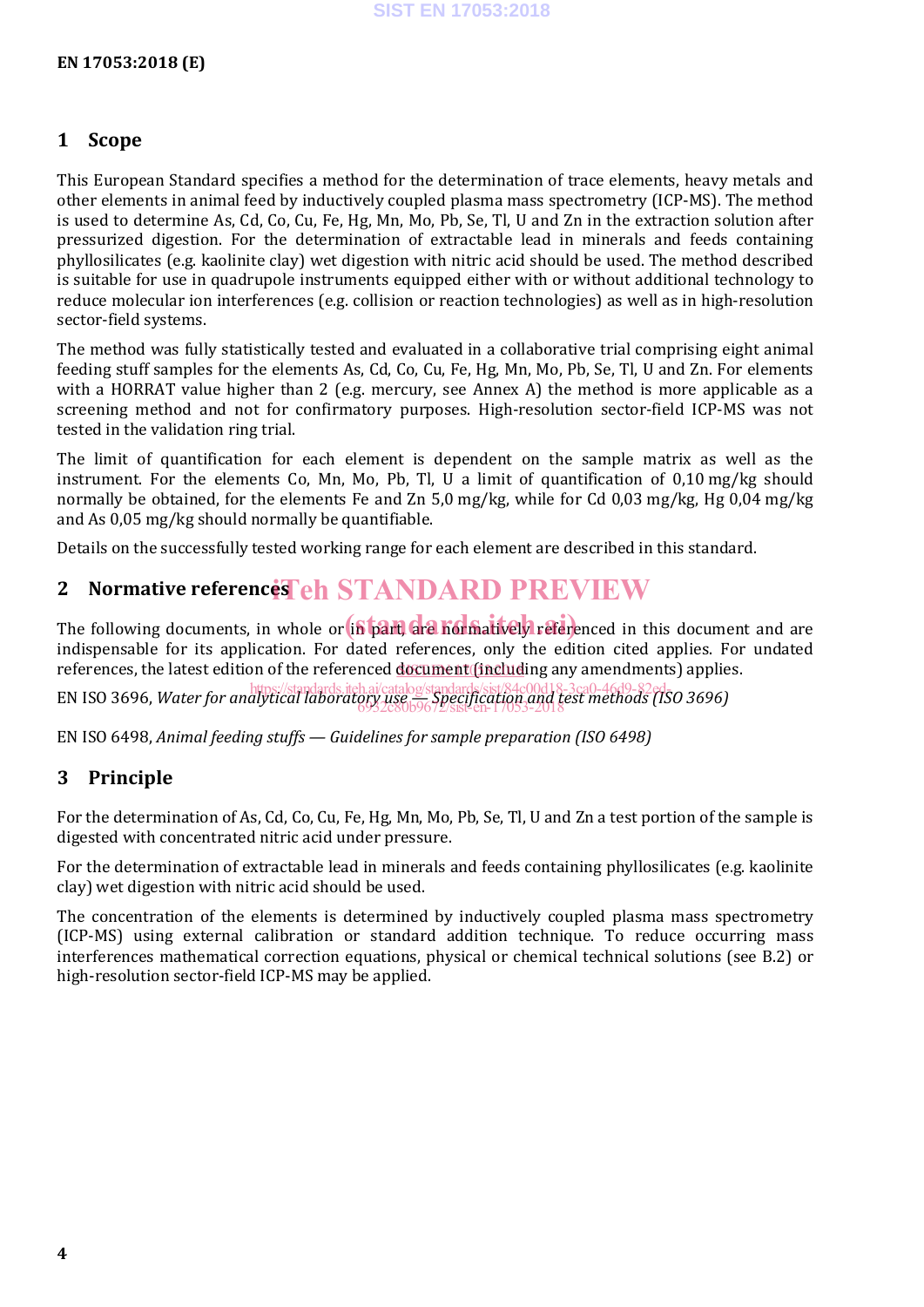## **4 Reagents**

**WARNING — The use of this European Standard can involve hazardous materials, operations and equipment. This standard does not purport to address all the safety problems associated with its use. It is the responsibility of the user of this European Standard to establish appropriate safety and health practices and determine the applicability of regulatory limitations prior to use.**

Use only reagents of recognized analytical grade and water conforming to grade 2 of EN ISO 3696.

**4.1 Nitric acid concentrated,** not less than  $65\%$  (mass fraction),  $c(HNO<sub>3</sub>) = 14,4$  mol/l, having a density of approximately  $\rho(HNO_3) = 1,40$  g/ml.

**4.2 Nitric acid solution of 5 % (mass fraction),** Pipette 54 ml of nitric acid (4.1) into a 1 000 ml volumetric flask (5.4) and fill to the mark with water.

**4.3 Nitric acid solution (rinsing solution),** Pipette 20 ml nitric acid (4.1) in a 1 000 ml volumetric flask (5.4). Fill up to the mark with water.

**4.4 Hydrochloric acid concentrated, 30 % (mass fraction),** c(HCl) = 9,5 mol/l, having a density of approximately  $\rho(HCl) = 1.15$  g/ml.

**4.5 Hydrogen peroxide, not less than 30 % (mass fraction),**  $c(H_2O_2) = 9.7$  mol/l, having a density of approximately ρ(H<sub>2</sub>O<sub>2</sub>) = 1,12 g/m**ANDARD PREVIEW** 

**4.6 Single-element and multi-element stock solutions for ICP-MS,**  $\beta$  **= 1 000 mg/l, It is advisable to use certified multi-element stock solutions. Stock solutions with concentrations different from** to use certified multi-element stock solutions. Stock solutions with concentrations different from 1 000 mg/l may be used as well. Stock solutions are considered to be stable for several months. SIST EN 17053:2018

https://standards.iteh.ai/catalog/standards/sist/84c00d18-3ca0-46d9-82ed-<br>**4.7 Calibration solutions,** The concentrations of the calibration solutions depend on the element and the estimated concentration levels in the samples. When preparing calibration solutions care should be taken to pipette suitable volumes, intermediate dilution steps are recommended. If calibration solutions are prepared from single-element stock solutions, it should be checked whether they are chemically compatible and sufficiently pure (specification). Calibration solutions shall be prepared daily. 6932c80b9672/sist-en-17053-2018

**4.8 Internal standard stock solution, β = 1000 mg/l;** As internal standard rhodium is recommended.

NOTE Alternatively, for low mass elements germanium, it is advised to use indium or scandium as internal standards. Rhenium, thulium and lutetium are beneficial for the quantification of high mass elements.

**4.9 Internal standard working solution, β = 1 mg/l,** Dilute 1 ml of the internal standard stock solution (4.8) to 1 000 ml with water.

**4.10 Gold chloride stock solution**,  $AuCl_3$  (in 10 % HCl),  $\beta = 10$  g Au/l.

**4.11 Gold stability solution, β = 200 mg Au/l,** Place 200 ml of water into a 500 ml volumetric flask (5.4), pipette 250 ml conc. HCl (4.4) and 10,0 ml gold chloride stock solution (4.10) and fill to the mark with water.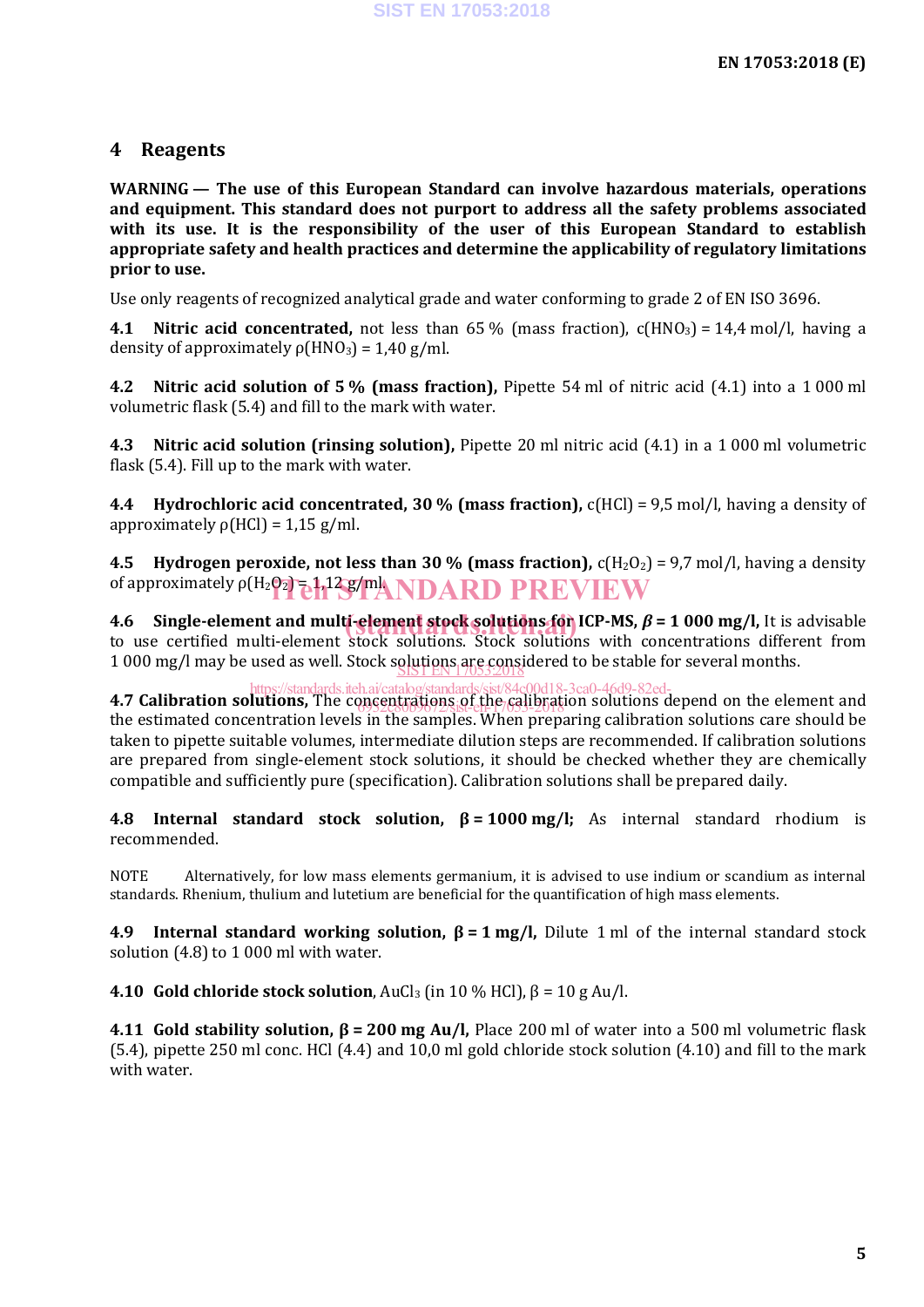## **5 Apparatus**

Usual laboratory apparatus and, in particular, the following:

### **5.1 Laboratory grinder**

**5.1.1 Laboratory grinder,** capable of grinding to a particle size of less than or equal to 0,5 mm, e.g. a knife mill or equivalent.

**5.1.2 Laboratory grinder,** capable of grinding to a particle size of less than or equal to 0,1 mm, e.g. a ball mill or equivalent.

Check that the mill used does not influence the concentration of elements in the sample (e.g. adsorption, contamination) which shall be analysed.

**5.2 Analytical balance,** capable of weighing to an accuracy of 1 mg.

**5.3 Pressure digestion apparatus,** capable to reach temperatures above 210 °C. The apparatus shall be tested for safety pressure vessels made of acid-resistant materials and having vials for the sample of acid-resistant material with low level of contamination by elements to be determined. Instead of polytetrafluoroethylene (PTFE) vials, it is better to use graduated quartz vials, fluorinated ethylene propylene (FEP) vials or perfluoroalkoxy (PFA) vials. Quartz is advisable to be used for decomposition temperatures above 230 °C.

NOTE The use of a microwave heated pressure digestion apparatus is an option.  $\bf W$ 

## **5.4 One-mark volumetric flasks**; (standards.iteh.ai)

5.5 Inductively Coupled Plasma Mass Spec<u>trometen(ICP<sub>i</sub>M</u>S);

https://standards.iteh.ai/catalog/standards/sist/84c00d18-3ca0-46d9-82ed-

- **5.6 Freeze-drying equipment,** capable of freeze-drying liquid animal feeding stuffs;
- **5.7 Oven for pre-drying**, capable to hold a temperature of 70 °C  $\pm$  5 °C;
- **5.8 Beaker,** capacity 250 ml;
- **5.9 Electric hot plate,** with temperature control.

## **6 Sampling**

Sampling is not part of the method specified in this European Standard. A recommended sampling method is given in EN ISO 6497. It is important that the laboratory receives a sample which is truly representative and has not been damaged or changed during transport or storage.

## **7 Preparation and preservation of test samples**

### **7.1 General**

Prepare the test sample in accordance with EN ISO 6498:

- The grinding shall be done in conditions such that the substance is not appreciably heated and that no contamination takes place by the grinding tools;
- The operation shall be repeated as many times as is necessary and it shall be performed as quick as possible in order to prevent any gain or loss of constituents (water);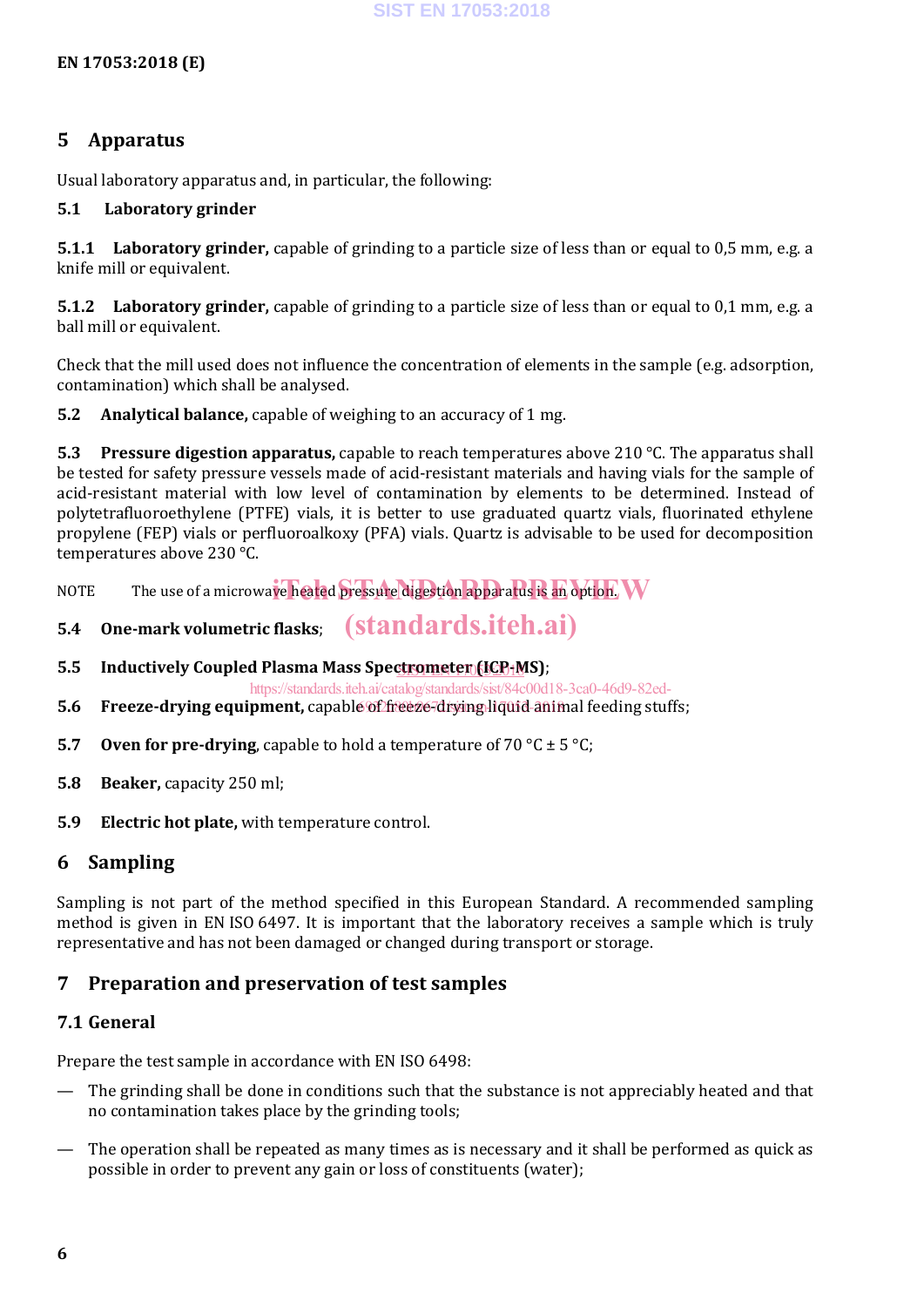- The whole ground product is placed in a flask made of e.g. polypropylene, which can be stoppered and stored in such way to prevent any change in composition;
- Before any weighing is carried out for the analysis, the whole test sample shall be thoroughly mixed for reasons of homogeneity. Since a maximum of 0,5 g of sample is used for the digestion it is of the utmost importance to have a homogeneous sample in order to take a representative sub sample.

### **7.2 Animal feeding stuff, which can be ground as such**

Grind the laboratory sample (usually 500 g), using a laboratory grinder (5.1) or mortar, until a particle size of 0,5 mm or less has been reached.

### **7.3 Mineral animal feeding stuffs**

Mineral compounds, except mineral products containing crystalline water, e.g. MgCl<sub>2</sub>  $\cdot$  6H<sub>2</sub>O, shall be ground using a laboratory grinder (5.1.2) or mortar until a particle size of 0,1 mm or less has been reached. Mineral products containing crystalline water such as phyllosilicates should not be ground.

## **8 Procedure**

### **8.1 Pressure digestion**

### **8.1.1 General**

## Match the initial sample mass to the capacity of the digestion vessel, with the manufacturer's instructions being strictly followed for safety reasonsteh.ai)

### **8.1.2 Example of a high pressure digestion**

### SIST EN 17053:2018

When using a 100 mlpvial, weigh about 0,5 g of the prepared test sample to the nearest 1 mg. Add 3 ml of nitric acid (4.1) and seal the digestion wial and the pressure vial in the correct manner. Leave to predigest for about 30 min and heat it in a pressure digestion apparatus (5.3) from room temperature to 150 °C in 60 min, then to at least 210 °C in 40 min and keep this temperature for 90 min before cooling down. Dilute the digestion solution accordingly with water. Treat a blank in the same way.

#### **8.1.3 Example of microwave digestion**

When using 100 ml vials, weigh about 0,5 g of the prepared test sample to the nearest 1 mg. Add 3 ml of nitric acid (4.1) and 0,5 ml of hydrogen peroxide (4.5), seal the digestion vial and the pressure holders in the correct manner. Leave to pre-digest outside the microwave oven (5.3) for about 30 min. Apply low microwave energy at the beginning of the digestion and slowly raise the energy to the maximum power, to reach at least 210 °C. Hold this temperature for at least 20 min, cool down for minimum 20 min to 25 min. Dilute the digestion solution accordingly with water. Treat a blank in the same way.

### **8.2 Extractable lead in minerals and feeds containing phyllosilicates (e.g. kaolinite clay) – extraction with diluted nitric acid**

Weigh about 2 g of the prepared test sample to the nearest 1 mg into a beaker of 250 ml (5.8). Add 85 ml diluted nitric acid (4.2). Cover the beaker with a watch-glass and boil for 30 min on a hot plate (5.9). Allow to cool. Transfer the liquid into a 100 ml volumetric flask (5.4), rinse the beaker and the watch-glass several times with water. Dilute to the mark with water. After homogenizing, filter through a dry folded filter paper into a dry conical flask. Use the first portion of the filtrate to rinse the glassware and discard that part. If the determination is not carried out immediately, the conical flask with the filtrate shall be stoppered. Treat a blank in the same way.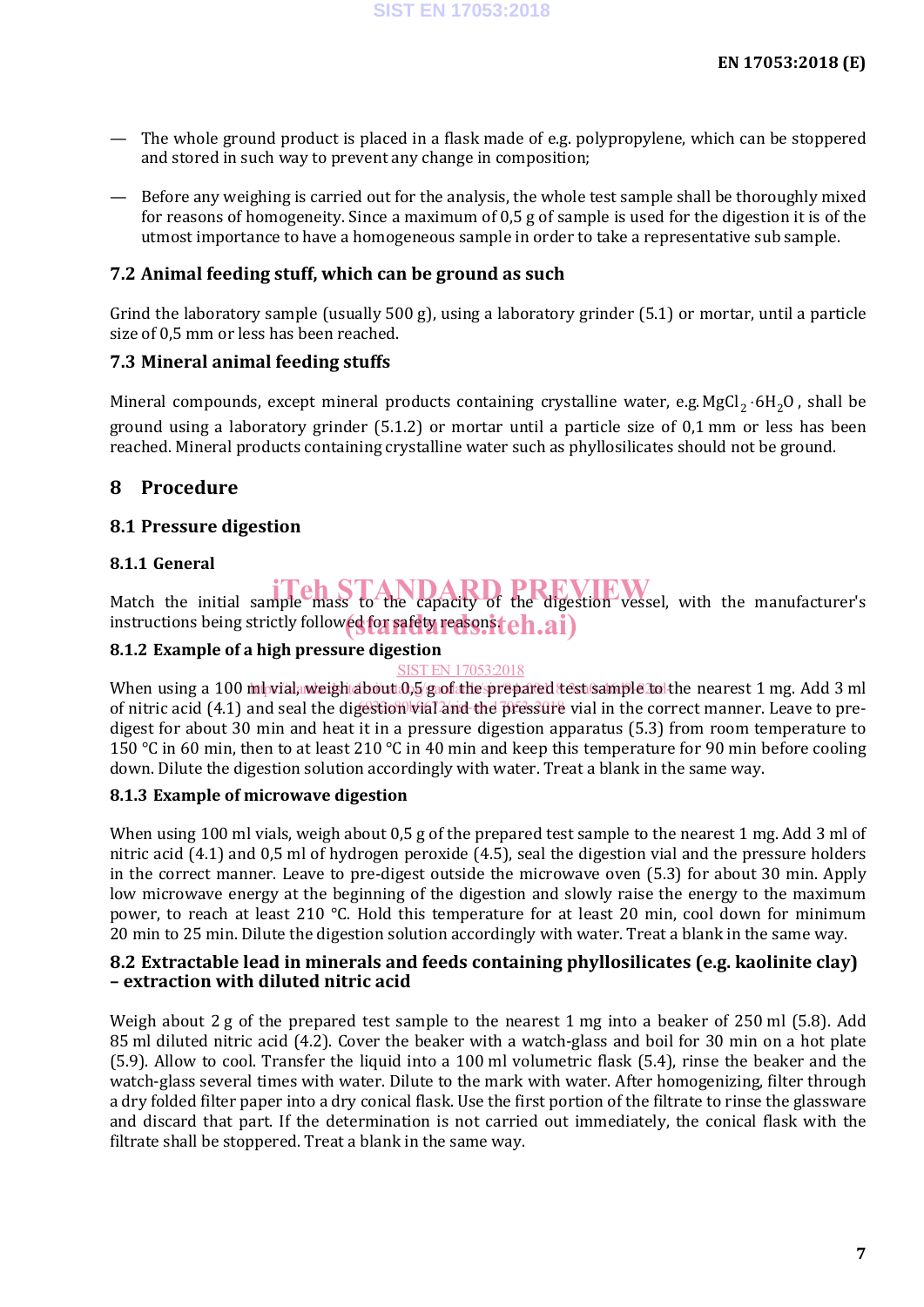### **8.3 Calibration**

#### **8.3.1 General**

The concentration of elements in the extraction solution is quantified against element calibration solutions (4.7) by means of external calibration or standard addition technique.

Usually, there exists a stable linear relationship over several decimal powers between the signal measured by the detector and the concentration of elements in the analyte solution.

#### **8.3.2 External calibration**

For the calibration at least five calibration solutions are recommended, of which one is a blank calibration solution. Due to different element concentrations in the feeding stuff the calibration range is to adjust, considering the resulting count rate. If the linearity of the calibration is proved, further a twopoint-calibration, of which one is a blank solution, is allowed.

Appropriate matrix matching at least in acid composition and concentration of the calibration solutions to that of the sample solutions shall be performed if an external calibration method is used.

#### **8.3.3 Standard addition technique**

The standard addition curve should consist of at least four points, of which three are additions. For those elements whose concentration is near the limit of quantification, the standard addition curve should consist of at least three points, of which two are additions. If three additions are used, the concentration of the highest standard should be 3 to 5 times the concentration in the sample solution.

# **8.4 Preparation of measurement solutions** (standards.iteh.ai)

#### **8.4.1 General**

#### SIST EN 17053:2018

The element concentrations<sub>P</sub>in/steed can vary in g wide range. Therefore suitable dilution steps of the sample solutions, obtained from the pressure digestion (871)300 extraction procedure (8.2), can be necessary. The sample solutions should be diluted to a level that ensures that the salt concentration in the measuring solutions is below 0,2 %.

Internal standard (4.9) is added to all measuring solutions taking care that the resultant concentration of internal standard is matched in all solutions (e.g.  $\beta = 10 \text{ µg/l}$ ). Alternatively, it may be worthwhile to add the internal standard online during measurement.

NOTE 1 Measurements in HR-ICP-MS systems generally use lower concentrations of internal standard (e.g.  $β = 1 μg/l$ ).

NOTE 2 To reduce matrix effects it can be worthwhile to assay higher dilution steps when adequate system sensitivity and clean lab environment are ensured (low blanks). If using HR-ICP-MS systems higher dilutions are required to achieve lower salt concentrations (e.g.  $\leq 0.05\%$ ).

#### **8.4.2 Mercury**

If the determination of mercury is desired, an additional activity is needed to prevent both mercury adsorption to surfaces and memory effects. An effective method is to increase the concentration of HCl to 0,5 or 1 % in all measuring solutions by adding the appropriate volume of HCl (4.4).

Another possible activity to prevent adsorption is the addition of gold (4.11) to all measuring solutions. Every solution should contain a gold concentration of at least  $c = 0.2$  mg Au/l.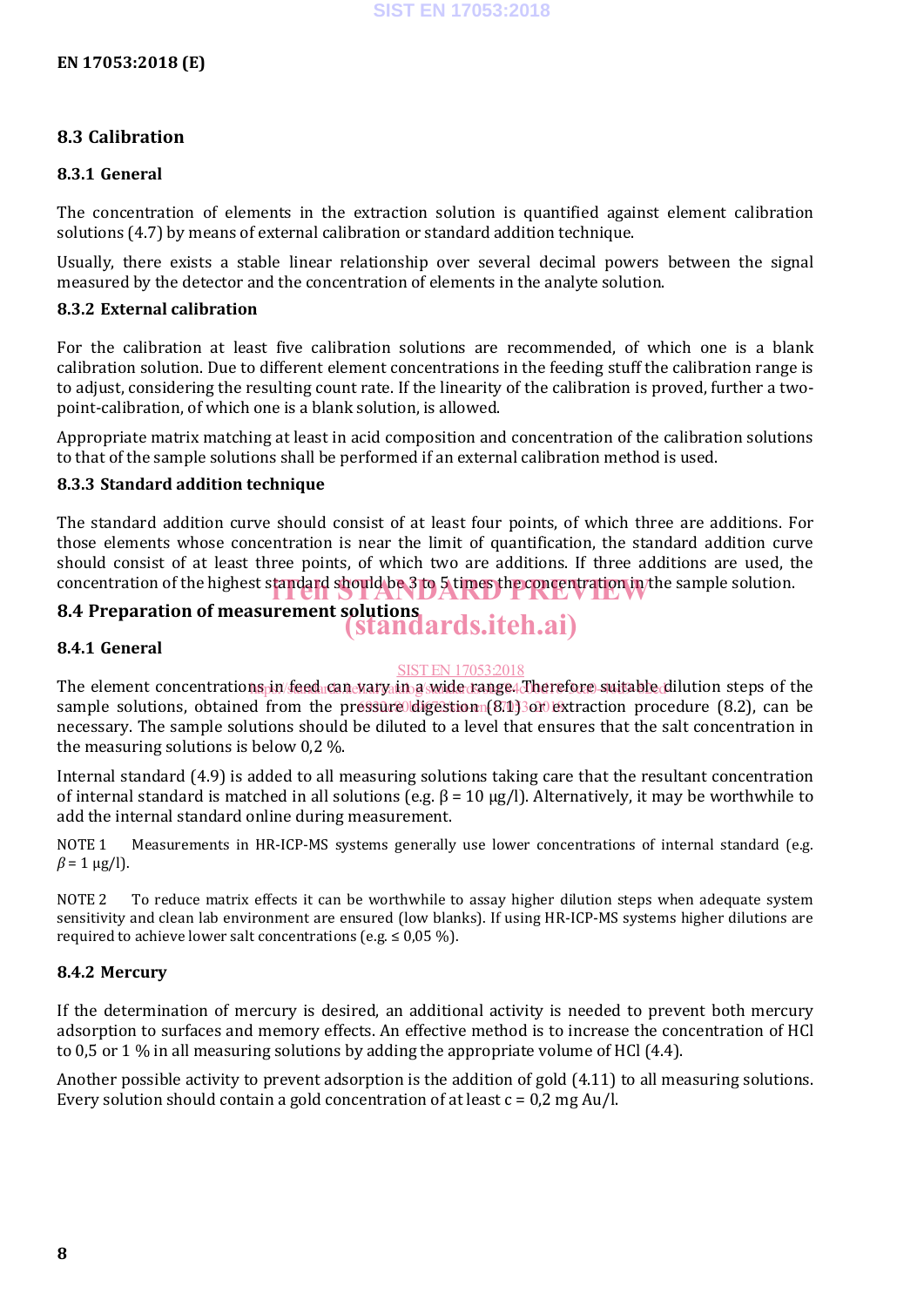### **8.5 Determination**

#### **8.5.1 ICP-MS Optimization**

The ICP-MS system is optimized and checked in accordance with the instructions given by the supplier's user manual. In doing so, care should be taken to ensure that system sensitivity and signal stability are adequate. With quadrupole-equipped mass spectrometers, the rate of both oxide ions and double charged ions formation should be kept below 3 % and held as constant as possible. With sector-field high-resolution ICP-MS systems adequate resolution shall be ensured.

To avoid memory effects, the nebulizer is thoroughly rinsed with a rinsing solution (4.3).

It is recommended to check by control measurements on a blank whether the purging time selected is appropriate following the analysis of a sample solution.

#### **8.5.2 Interferences**

Interferences in ICP-MS are caused when ions generated from the plasma, the sample, or a combination of the two carry a mass-to-charge ratio that is identical to that of the analyte ion. A short description of interferences and a survey of techniques for lowering are shown in Annex B.

#### **8.5.3 Analyte isotopes**

Table 1 shows recommended analyte isotopes, selected isobaric and molecular ion interferences and recommended techniques.

## iTeh STANDARD PREVIEW (standards.iteh.ai)

SIST EN 17053:2018 https://standards.iteh.ai/catalog/standards/sist/84c00d18-3ca0-46d9-82ed-6932c80b9672/sist-en-17053-2018